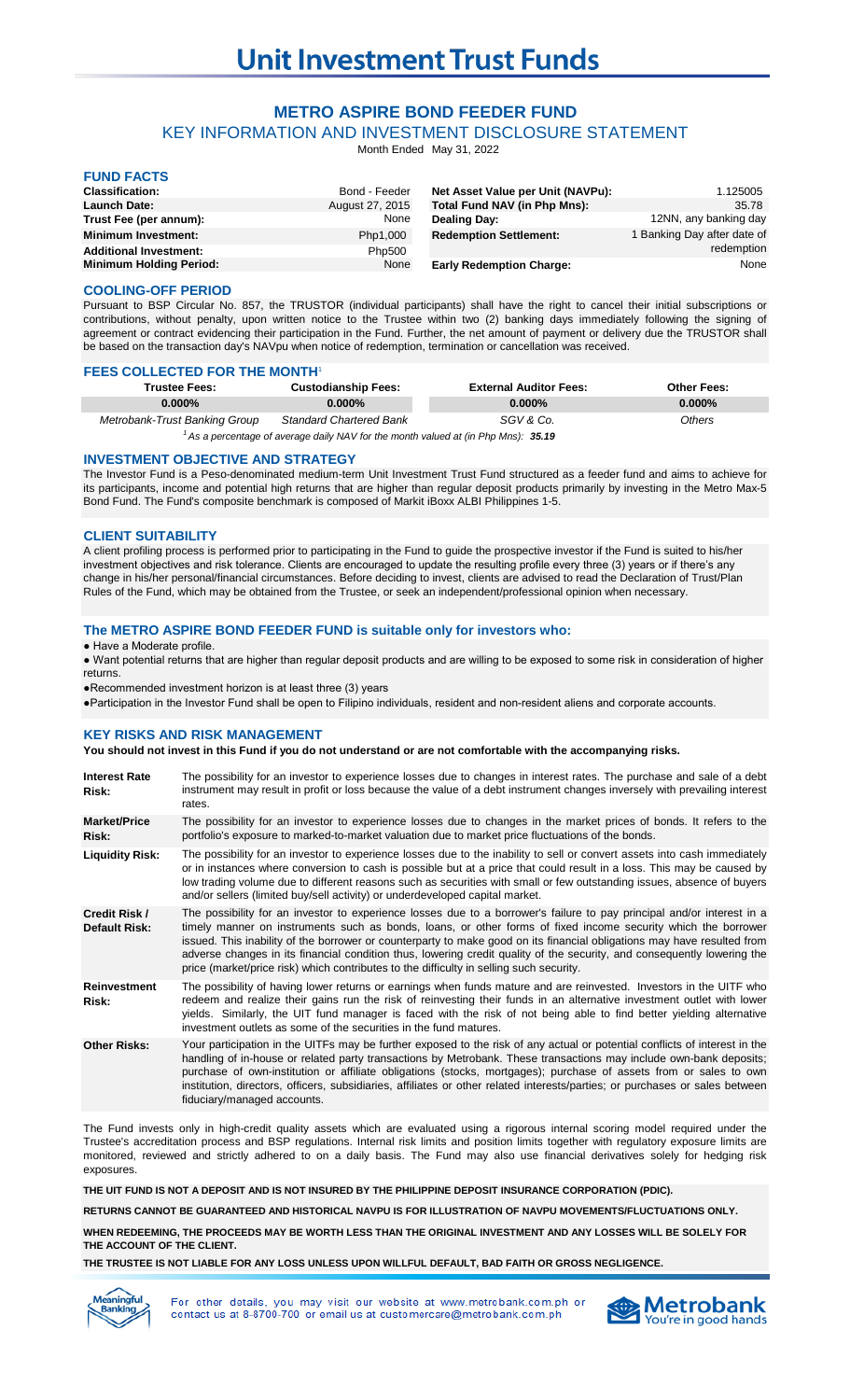## **FUND PERFORMANCE AND STATISTICS as of May 31, 2022**

*(Purely for reference purposes and is not a guarantee of future results)*



## **NAVPu GRAPH NAVPu OVER THE PAST 12 MONTHS**

| Highest                                     | 1.161245 |
|---------------------------------------------|----------|
| Lowest                                      | 1.122887 |
|                                             |          |
| <b>STATISTICS</b>                           |          |
| <b>Weighted Average Duration</b>            | 2.58     |
| $(in \text{ years})$                        |          |
| Volatility, Past 1 Year (in %) <sup>2</sup> | 1.60%    |
| Sharpe Ratio <sup>3</sup>                   | $-2.13$  |
| Information Ratio <sup>4</sup>              | -0.65    |

*<sup>2</sup>Volatility measures the degree to which the Fund fluctuates vis-à-vis its average return over a period of time. The lower the number, the more stable the Fund's return is relative to its average return over time. December 2017, computation is based on the annualized standard deviation of monthly returns.* 

*<sup>3</sup>Sharpe Ratio is used to characterize how well the return of a Fund compensates the investor for the level of risk taken. The higher the number, the better.*

*4 Information Ratio measures reward-to-risk efficiency of the portfolio relative to the benchmark. The higher the number, the higher the reward per unit of risk.*

## **CUMULATIVE PERFORMANCE**

|                  | 1 Month   | 3 Months  | <b>6 Months</b>                                         | Year       | 3 Years | 5 Years | Since            |
|------------------|-----------|-----------|---------------------------------------------------------|------------|---------|---------|------------------|
|                  |           |           |                                                         |            |         |         | <b>Inception</b> |
| <b>Fund</b>      | $-0.600%$ | $-0.846%$ | $-1.560\%$                                              | $-2.301\%$ | 8.665%  | 12.279% | 12.501%          |
| <b>Benchmark</b> | $-0.886%$ | $-0.943%$ | $-0.918%$                                               | $-1.024\%$ | 9.450%  | 14.571% | 18.778%          |
| $5 - 1$          |           |           | $\sim$ $\sim$ $\sim$ $\sim$ $\sim$ $\sim$ $\sim$ $\sim$ | $\sim$     | - -     |         |                  |

<sup>5</sup>Benchmark return was based on the original benchmark of 20% Philippine Special Savings Rate General Average net of taxes (PSAVAVE) and 80% HSBC Local Currency Bond Index (HSLI) 1-5 years (net of taxes) since inception, and was changed to 20% *PSAVAVE and 80% Bloomberg Philippine Sovereign Bond Index 1-5 year (BPHIL15) Adjusted effective May 2016.*

The BPHIL15-Adjusted Index was tentatively discontinued when the GS pricing basis shifted from PDST -R2 of PDEx to BVAL of Bloomberg effective October 29, 2018. The Fund used, an equivalent benchmark namely, the BPI Philippine Government Bond 1-5 Year *Index (from October 30, 2018 to December 31, 2019) and Markit iBoxx ALBI Philippines 1-5 (from January 2020 until present).*

The Philippine Special Savings Rate General Average (net of taxes) has been discontinued effective 31 Dec 2019; The Fund used, the last available value of PSAVAVE (from January 2020 to September 22, 2020) and the average rate of the most recent 91-day Philippine *Treasury Bill auction, net of taxes (from September 23, 2020 until October 20, 2020).*

*The Fund changed its benchmark to Markit iBoxx ALBI Philippines 1-5 on October 21, 2020.*

| <b>Allocation</b>                                                                                                                                                                                                                                                                                | % of Fund |
|--------------------------------------------------------------------------------------------------------------------------------------------------------------------------------------------------------------------------------------------------------------------------------------------------|-----------|
| Metro Max-5 Bond Fund                                                                                                                                                                                                                                                                            | 93.76%    |
| <b>Time Deposits</b>                                                                                                                                                                                                                                                                             | 6.48%     |
| Cash                                                                                                                                                                                                                                                                                             | 0.08%     |
| Other Receivables - Net of Liabilities <sup>6</sup>                                                                                                                                                                                                                                              | $-0.33\%$ |
| $6$ Includes accrued income from investments, receivables from<br>to a book of the contraction of the state of the state of the state of the state of the state of the state of the state of the state of the state of the state of the state of the state of the state of the state of the stat |           |

|                                            |        | $\delta$ . KIB | <b>08.12.25</b> | 3.14% |
|--------------------------------------------|--------|----------------|-----------------|-------|
| <b>Maturity Profile of the Target Fund</b> |        | 9. FXT         | 09.10.23        | 3.59% |
| Government Securities <1 year              | 5.79%  | 10. RTB        | 02.11.23        | 3.43% |
| Government Securities >1-3 years           | 18.76% |                |                 |       |
| Government Securities > 3-5 years          | 21.29% |                |                 |       |
| Government Securities > 5 years            | 4.32%  |                |                 |       |
| Corporate Bonds <3 years                   | 15.95% |                |                 |       |
| Corporate Bonds > 3-5 years                | 19.47% |                |                 |       |
| Corporate Bonds > 5-7 years                | 6.28%  |                |                 |       |
|                                            |        |                |                 |       |

#### **PORTFOLIO COMPOSITION** TOP 10 HOLDINGS OF THE TARGET FUND<br>Allocation Maturity Washing Manne Maturity Maturity **Allocation % of Fund Name Maturity % of Fund** 1. GENTD SECB 06.14.22 9.17%<br>2. RTB 03.09.24 7.85% Time Deposits 6.48% 2. RTB 03.09.24 7.85% Cash 0.08% 3. RTB 03.04.27 7.46% -0.33% 4. FXT 09.09.25 5.37% *Includes accrued income from investments, receivables from* 5. CBDBP 11.04.24 5.17% *brokers/counterparties and unpaid expenses.* 6. RTB 03.12.24 4.63% 7. CBMBT 09.04.26 4.29% 8. RTB 08.12.25 3.74% **Maturity Profile of the Target Fund** 8.59% **9.10.23 3.59% 19.59% 19.59% 19.10.23** 3.59%

## **RELATED PARTY TRANSACTIONS**

| <b>Related Party</b> | <b>Transaction</b>            | <b>Market Value</b><br>(in Php Mns) |
|----------------------|-------------------------------|-------------------------------------|
| <b>MBTC</b>          | <b>Time Deposit Placement</b> | 2.32                                |

*Investments in the said outlets were approved by the Trust Committee. Likewise, all related party transactions are conducted on an arm's length*

*and best execution basis and within established limits.*

#### **TARGET FUND FACTS**

**Name of Target Fund:** Metro Max-5 Bond Fund **Domicile:** Philippines **Fund Currency:** Philippine Peso **Regulator:** Bangko Sentral ng Pilipinas **Fund Manager:** Metropolitan Bank & Trust Company **Inception Date:** April 6, 2005

**Benchmark:** Markit iBoxx ALBI Philippines 1-5

## **INVESTMENT OBJECTIVE**

Aims to provide income and potential returns that are higher than regular traditional deposit products by investing in a diversified portfolio of fixed income securities and instruments with a maximum weighted average duration of 5 years